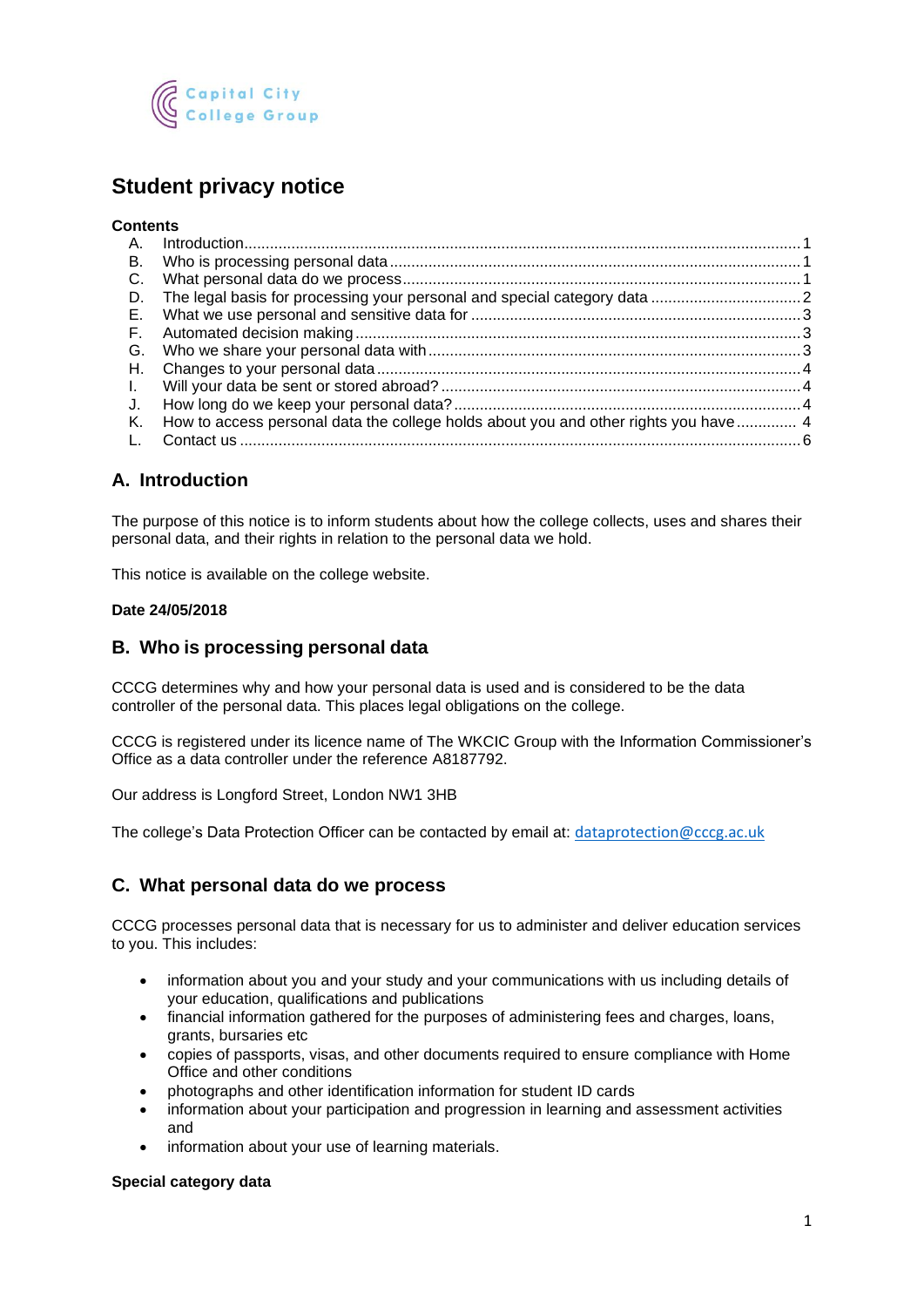

We may also process "special category data" which includes information about your racial or ethnic origin, religious beliefs or other beliefs, physical or mental health. We may also process information concerning any criminal offences or criminal proceedings.

# <span id="page-1-0"></span>**D. The legal basis for processing your personal and special category data**

#### **(i) Contract**

We may process your personal data and special category data because it is necessary for us to do so in order to fulfil the contract you enter into with the college when registering as a student or in order to take steps at your request prior to entering into a contract.

The college collects and processes personal information that is necessary to provide the required services to you for the contract and also to meet its legal and statutory obligations in delivering the contract.

#### **(ii) Legitimate interests**

We may use and process your personal information where it is necessary for us to pursue our legitimate interests or a third party's legitimate interests. Such legitimate interests can include:

- monitoring attendance at lectures and other learning activities
- the recording of educational activities including lecture capture
- monitoring and investigating the use of IT services to maintain network and information security
- testing our systems to ensure optimum performance
- providing a safe environment involving the prevention and investigation of inappropriate activity
- verifying the accuracy of data that we hold
- improving our services via staff training
- promoting equality and diversity throughout the college
- recovering money that is owed to us
- tracking your progress into further learning or employment
- staying in touch with you after you graduate including fundraising

#### **(iii) Legal obligation**

We may also process your personal data for our compliance with legal obligations. This can include:

- compliance with regulatory obligations such as anti-money laundering laws and safeguarding requirements
- assisting with investigations (including criminal investigations) carried out by the police and other competent authorities
- complying with court or other competent authority orders

#### **(iv) Vital interests**

The college will only rely on vital interests as a lawful basis for processing your personal data where it is necessary to protect someone's life.

#### **(v) Consent**

The college will use consent as a lawful basis for some processing. Where we do so we always provide you with the choice as to whether or not to opt in to such processing.

• We will provide academic references and confirmation of study to prospective employers and to your local authority or council, with your consent.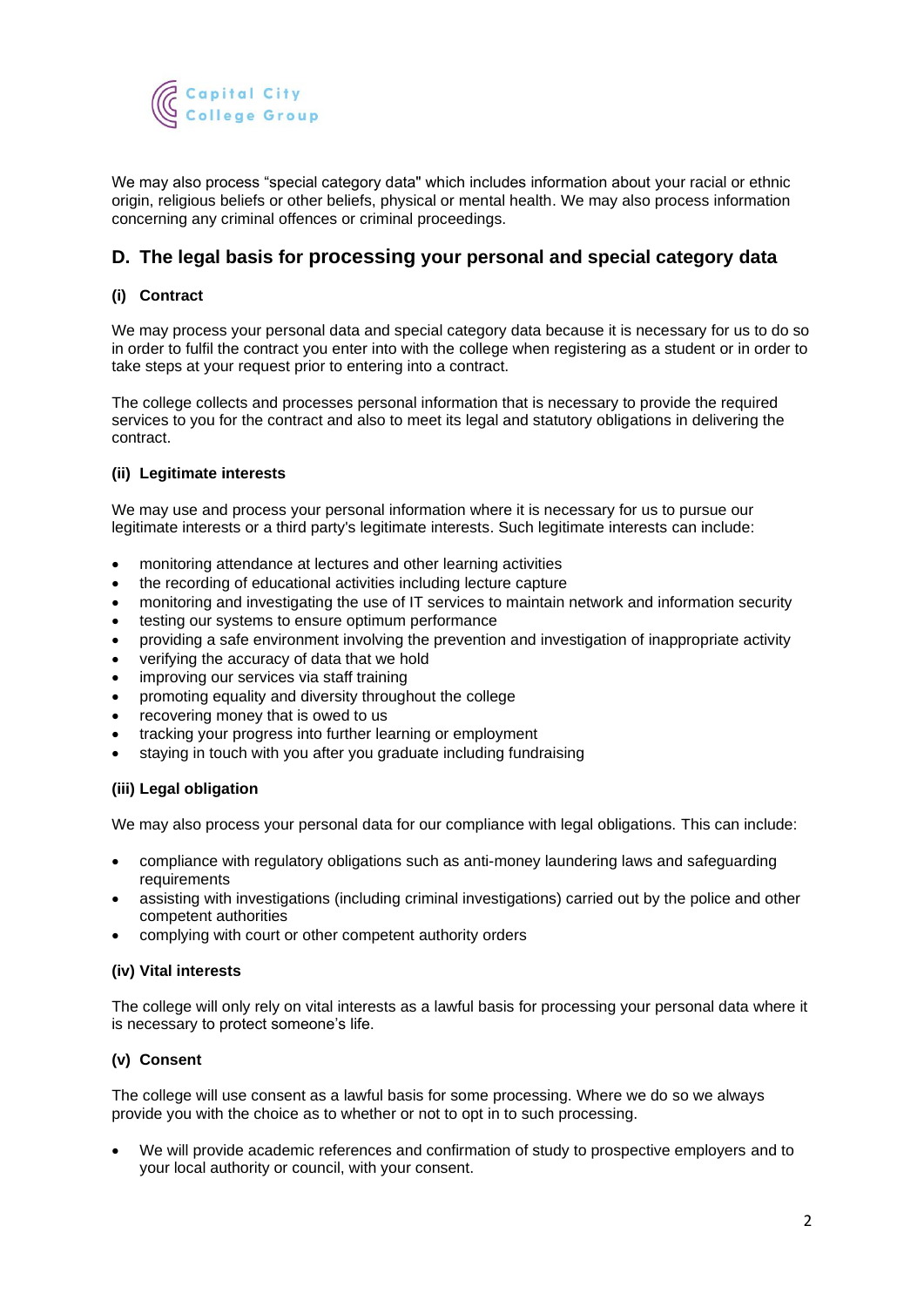

- We will provide information to the with your consent
- We may process personal data provided by you for a specific purpose or purposes (for example, disability, catering preferences or lifestyle status for event management)

## <span id="page-2-0"></span>**E. What we use personal and sensitive data for**

CCCG processes your personal and special category data for the following reasons:

- the provision of teaching and associated services (e.g. registration, assessment, graduation)
- maintaining student records
- promoting the welfare of students
- to communicate with you for all matters relevant to your study at the college
- providing library, IT and information services
- administering student finances
- managing college accommodation
- managing the use of college services (e.g. student support services, careers service)
- equal opportunities monitoring
- evaluating the performance and effectiveness of the college including research and statistical analysis
- to meet our compliance and regulatory obligations
- the prevention and detection of crime and assisting investigations carried out by relevant authorities
- dealing with disciplinary matters
- dealing with complaints

# <span id="page-2-1"></span>**F. Automated decision making**

The college does not make any automated decisions about you using your personal data.

#### <span id="page-2-2"></span>**G. Who we share your personal data with**

Your data will be shared internally within the college with staff and departments that require the use of the data in order to administer your study and provide college services to you.

Data including your personal and sensitive data will be shared externally where the college has a legitimate need to do so in fulfilling the contract the college has with you or has a legal obligation to provide data. The following list provides examples of the most common occasions on which it is necessary to share your data.

- We will share some personal data (including your name, date of birth, email address, programme and level of study, start and end date and gender) with the college Students' Union if you have provided your consent at registration for your first year of study of your current programme. The Union use this information to communicate with you to provide services to you as a member of the Union. The sharing of data between the college and the Union is covered by a data sharing agreement. You can opt out at any time from the Student Union holding your data through our online student system.
- Other regulatory bodies that the college is legally required to provide data to including (HESA), Office for Students (OfS), Education and Skills Funding Agency (ESFA), National college for Teaching and Learning (NCTL), Student Loans Company, Quality Assurance Agency for Higher Education (QAA), Office for Standards in Education (OFSTED) and subject specific accreditation organisations. This may also include providing details to organisations representing those bodies e.g. OfS use Ipsos Mori to conduct the National Students' Survey for which the college is required to provide the contact details of its students.
- Other third party organisations, covered by a data sharing agreement, where the college has a legitimate need to do so in fulfilling the contract it has with you.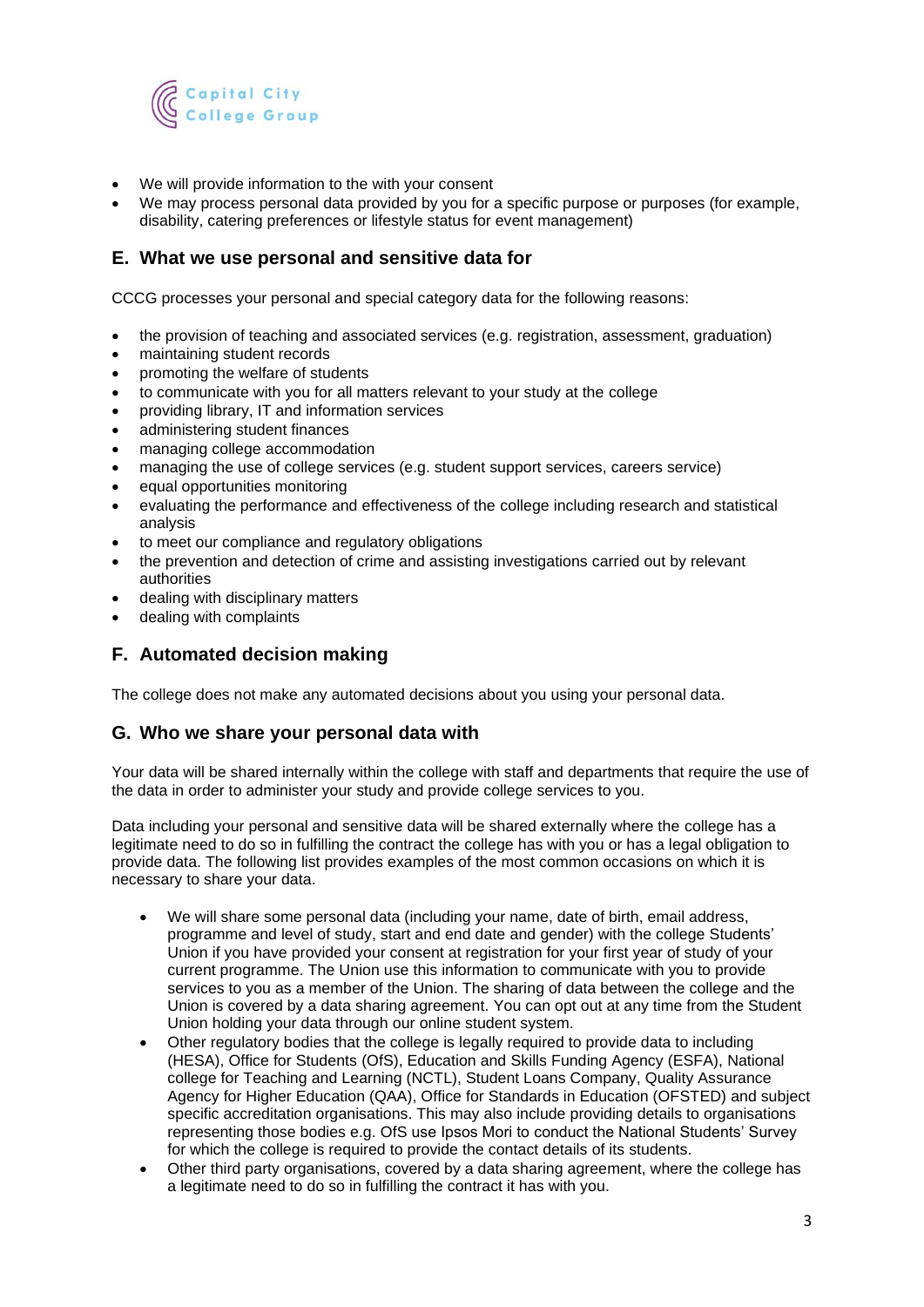

- We will provide information to the police and other enforcement agencies in the event of an emergency or where required to assist the prevention or detection of crime.
- The college may also pass information about a student to an appropriate third party where there is concern about the welfare of a student to safeguard the interests of the student.
- We will provide information to UK Visas and Immigration (UKVI) where required in relation to students holding tier 4 visas.
- Employers and organisations with whom placements are arranged as part of your programme of study in order to facilitate the placement.
- Employers of students studying on Apprenticeships programme.
- Other institutions when delivering provision in collaboration with CCCG.
- References to potential employers and other education institutions where the student has named the college or a staff member as a referee.
- Professional bodies where appropriate for the programme of study to validate and accredit qualifications.
- We will share some personal data with our external supplier for the purpose of providing graduation gowns required for attendance at graduation ceremonies.

**<sup>1</sup>**HESA Student Collection Notices can be found at: <https://www.hesa.ac.uk/about/regulation/data-protection/notices>

# <span id="page-3-0"></span>**H. Changes to your personal data**

It is the responsibility of the student to notify the college as soon as possible if any of the data held about them needs to be updated or is incorrect. The college provides an opportunity annually for you as a student to check your details through the registration process and also requires students to notify changes more promptly directly to student services.

### <span id="page-3-1"></span>**I. Will your data be sent or stored abroad?**

Some of the personal data we process about you may be transferred to, and stored at, a destination outside the European Economic Area (EEA), for example where personal data is processed by one of our software suppliers who is based outside the EEA or who uses data storage facilities outside the EEA.

In these circumstances, your personal data will only be transferred where the transfer is subject to one or more of the appropriate safeguards for international transfers prescribed by applicable law (e.g. standard data protection clauses adopted by the European Commission); a European Commission decision provides that the country or territory to which the transfer is made ensures an adequate level of protection.

### <span id="page-3-2"></span>**J. How long do we keep your personal data?**

The college will retain personal data for no longer than is necessary to fulfil its contractual and regulatory obligations in line with our retention schedule available [HERE.](https://fecollegeslondon.sharepoint.com/sites/centralservices/PolicyCentre/Pages/Governance-%26-Policies-Homepage.aspx)

# <span id="page-3-3"></span>**K. How you can access personal information the college holds about you and other rights you have**

#### **1. The right to be informed**

You have the right to be informed about the collection and use of your personal data and this privacy notice is part of the transparency requirements of data protection legislation.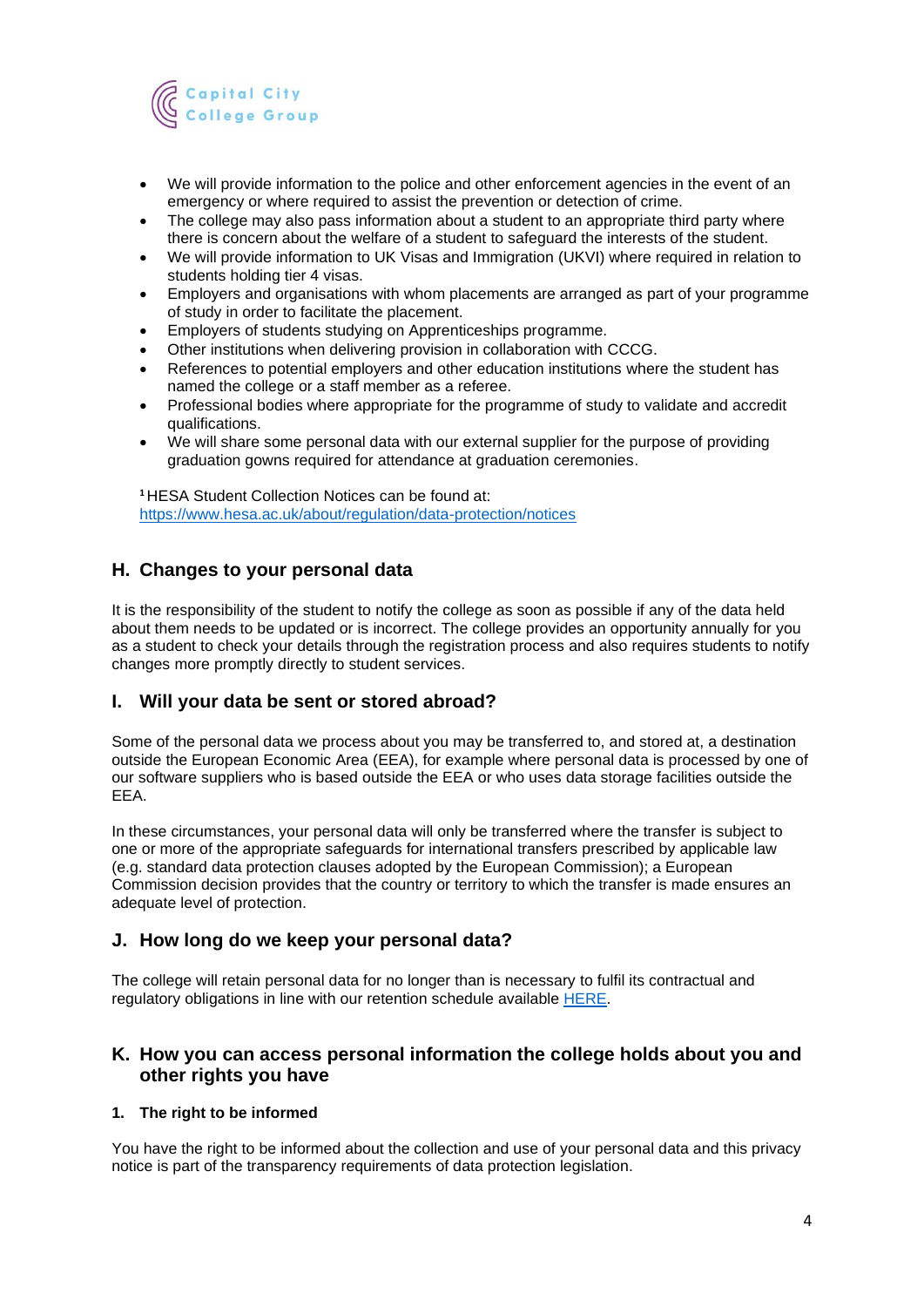

#### **2. Right of access**

You have a right of access to your own personal data held by the college. Most data held about you is available for you to view online through our online student system whilst a student of the college. Furthermore, a request to see the personal data held by the college can be made through a Subject Access Request.

#### **3. The right to rectification**

You have the right to have inaccurate personal data held by the college rectified or completed if it is incomplete. This can be done through our online student system or by contacting the Student Administration team at: [studentadmin@cccg.ac.uk.](mailto:studentadmin@cccg.ac.uk)

#### **4. The right to erasure**

Once personal data collected by the college is no longer necessary for the purpose for which it was collected and processed, you may have the right to have the data erased. The college manages the retention period of data held through its retention schedule.

#### **5. The rights to restrict processing and to object to processing**

In certain circumstances you have the right to restrict the processing of your personal data. This is likely to arise when there is an issue concerning the accuracy or the legitimate grounds for processing of the personal data.

#### **6. The right to object to processing**

You have the right to object to:

- processing based on legitimate interests or the performance of a task in the public interest/exercise of official authority (including profiling);
- − direct marketing (including profiling); and
- − processing for purposes of scientific/historical research and statistics.

The college will stop processing the personal data unless there are compelling legitimate grounds for the processing, which override your interests, rights and freedoms.

#### **7. Rights to data portability**

You have the right to receive the personal data concerning you in a structured, commonly used and machine-readable format. The college will respond to any Subject Access Requests in compliance with this. You have the right to obtain information which the college holds about you by making a subject access request – by completing appendix 2 of the data protection policy which can be found [HERE.](https://capitalccg.ac.uk/wp-content/uploads/2018/06/Data-Protection-Policy-May-18.pdf)

In line with its policy the Group aims to comply with requests for access without undue delay and at the latest within one month of receipt unless there is a good reason for delay. In such cases, the reason for delay should be explained, in writing, to the data subject making the request.

#### **Note:**

Detailed guidance on all of the rights you have with regard to the personal data that we hold and process about you is available on the ICO website here - [https://ico.org.uk/for-organisations/guide-to](https://ico.org.uk/for-organisations/guide-to-the-general-data-protection-regulation-gdpr/individual-rights/)[the-general-data-protection-regulation-gdpr/individual-rights/.](https://ico.org.uk/for-organisations/guide-to-the-general-data-protection-regulation-gdpr/individual-rights/)